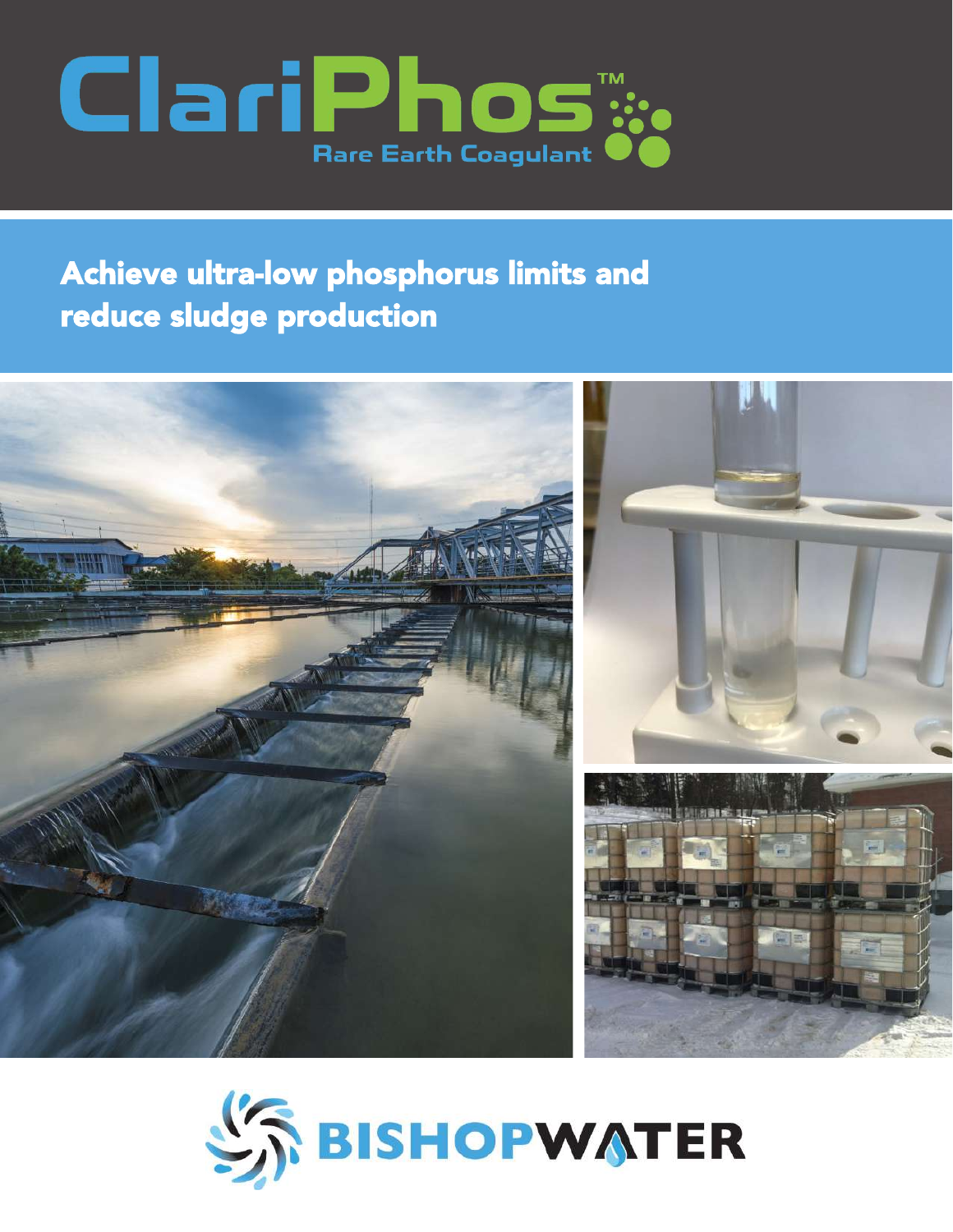

## Achieve P levels as low as 0.07 mg/L without tertiary filtration.

ClariPhos™ Rare Earth Coagulant is a game-changing technology that dramatically outperforms alum- or ferric-based coagulants for phosphorus removal. With this advanced coagulant, wastewater treatment plants can achieve ultra-low phosphorus limits—as low as 0.07 mg/L—without the need to install or upgrade costly tertiary filtration systems.

ClariPhos also produces up to 50% less sludge than alternatives and improves dewaterability; helping treatment plants to significantly reduce costs for solids management.

Municipal and industrial wastewater treatment plants throughout the United States and Canada are switching to ClariPhos to improve phosphorus removal in conventional activated sludge systems, membrane bioreactors, sequencing batch reactors, lagoon systems, rotating biological contactors, trickling filters and more.

### Why does ClariPhos work so well to remove phosphorus?

ClariPhos is made with the rare earth (RE) elements cerium and lanthanum, which have a very high affinity for phosphorus. These elements form a tight ionic bond with phosphorus to create rhabdophane (Ce/LaPO4), a dense and insoluble precipitate.

By comparison, the metal salts in conventional coagulants typically form weak intermediates, where phosphate just adsorbs to the surface.

Since ClariPhos precipitate is more stable and heavier, it settles up to two times faster than conventional coagulants, improving clarifier performance and reducing the risk of carryover of suspended solids.



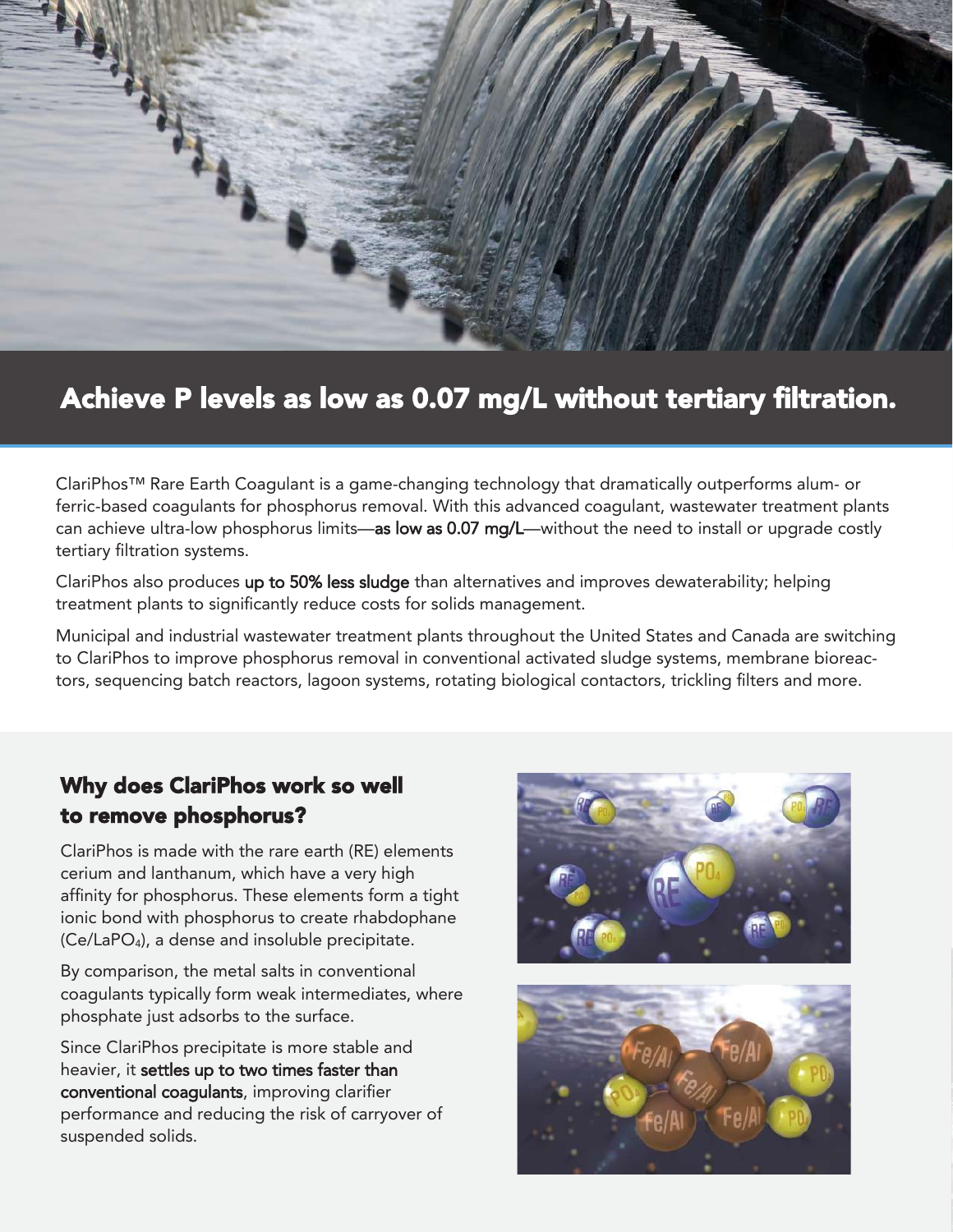

*A comparison of sludge produced to remove an equivalent amount of phosphorus.* 

### Reduce sludge production by up to 50% and improve dewaterability

ClariPhos forms a tight preferential bond with phosphorus, which means that far less coagulant is needed to achieve regulatory requirements—typically 30 to 70% dose reduction over alternatives.

This lower dose is possible because ClariPhos binds to phosphorus at a 1:1 molar ratio, whereas Al/Fe coagulants bind at a ratio of approximately 5:2. Dose rates for Al/Fe coagulants can rise as high as 8:1 to achieve higher levels of phosphorus removal. With lower dose rates and better performance, ClariPhos can reduce sludge production by as much as 50%.

ClariPhos also improves sludge dewatering and can help increase the solids concentration in dewatered materials by up to 40%. These performance benefits can contribute to significant reductions in sludge management and disposal costs for treatment plants.

#### Low acidity for reduced impact on pH

ClariPhos is 100 times less acidic than alum- or ferric-based coagulants and is typically dosed at a much lower rate. That means it is far less likely to lower pH of the wastewater system and require pH adjustment with alkaline chemicals.

#### Many more advantages:

Extensive application and testing with ClariPhos has proven its ability to reduce phosphorus to ultra-low levels, lower sludge production and provide numerous other advantages including:

- Low freeze temperature (-40 $^{\circ}$ C); eliminating the need for heated storage or pipe heat tracing;
- Non-hazardous rating; safer to handle than alum- or ferric-based coagulants;
- Inhibits struvite buildup;
- Repeatedly passes whole effluent toxicity testing at 100% effluent concentration;
- Doesn't stain or discolour structures and equipment;
- Biosolids can be land applied—rare earth elements have low toxicity and are not bioavailable to plants.